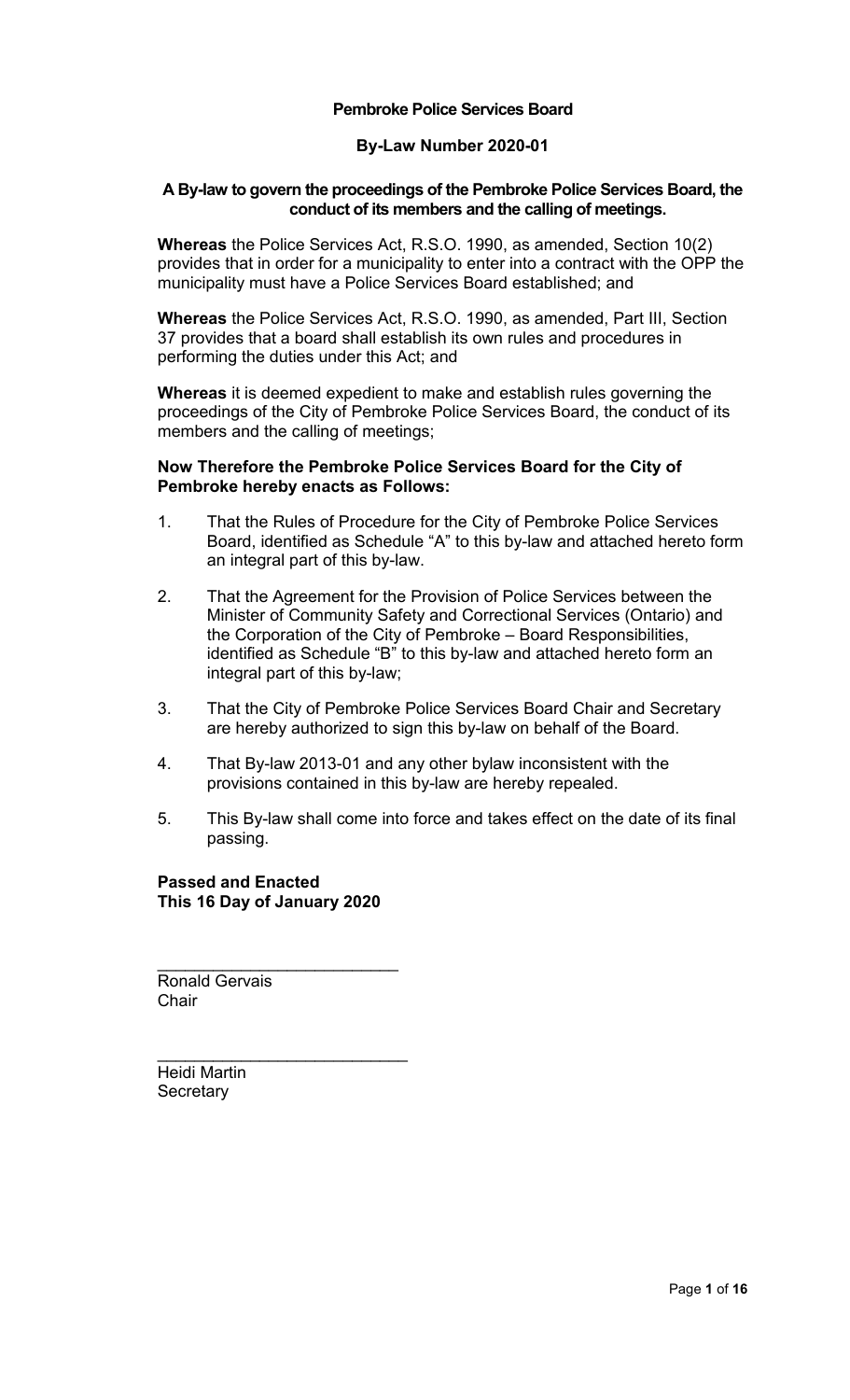<span id="page-1-1"></span><span id="page-1-0"></span>

|               | <b>Table of Contents:</b>                                                 |
|---------------|---------------------------------------------------------------------------|
|               |                                                                           |
| $\mathbf 1$ . |                                                                           |
| 2.            |                                                                           |
| 3.            |                                                                           |
| 4.            |                                                                           |
| 5.            |                                                                           |
| 6.            |                                                                           |
| 7.            |                                                                           |
| 8.            |                                                                           |
| 9.            |                                                                           |
| 10.           |                                                                           |
| 11.           |                                                                           |
| 12.           |                                                                           |
| 13.           |                                                                           |
| 14.           |                                                                           |
| 15.           |                                                                           |
| 16.           |                                                                           |
| 17.           |                                                                           |
| 18.           |                                                                           |
| 19.           |                                                                           |
| 20.           |                                                                           |
| 21.           |                                                                           |
| 22.           |                                                                           |
| 23.           |                                                                           |
|               | Appendix "A" - Members of Police Services Boards - Code of Conduct O. Reg |
|               |                                                                           |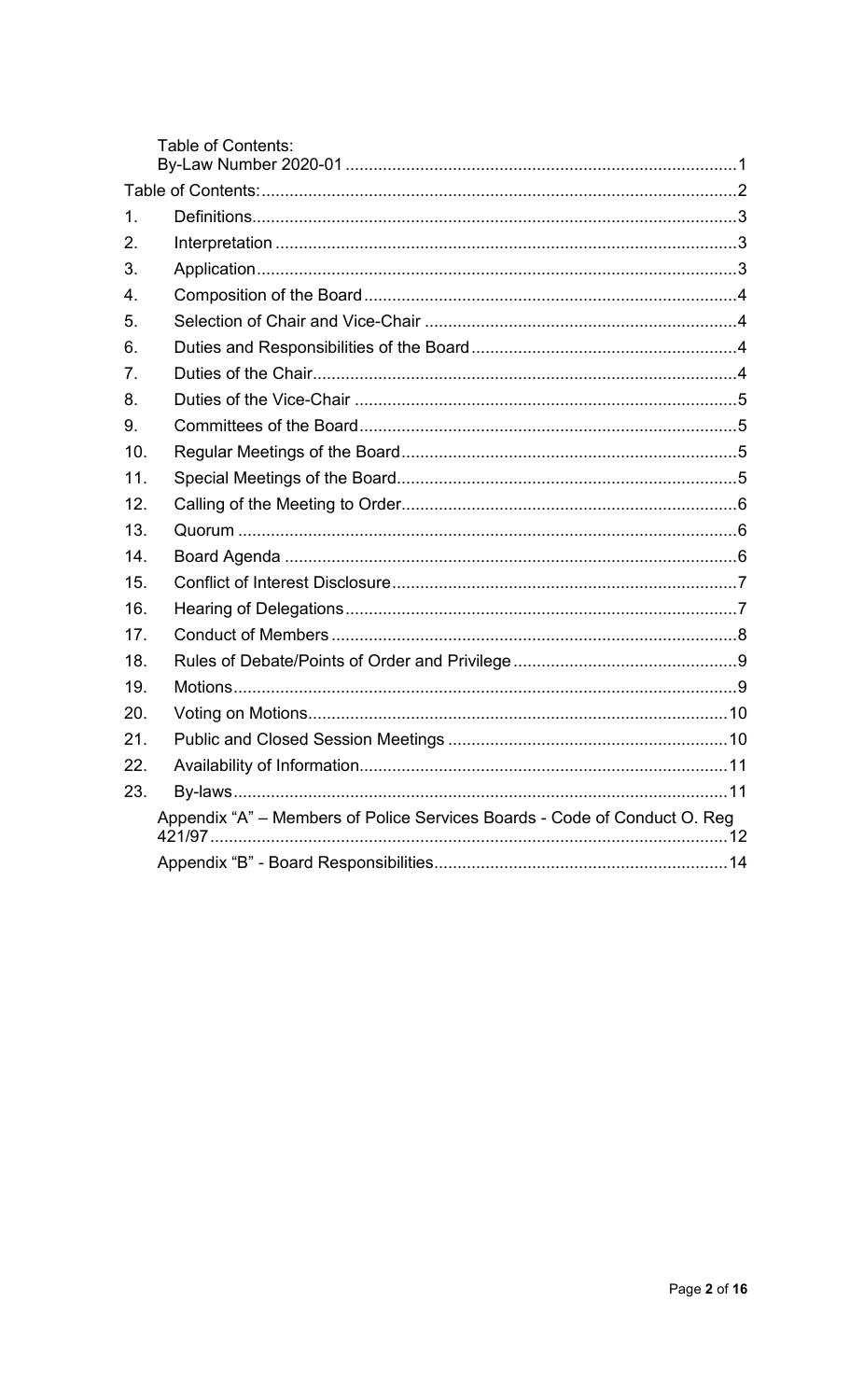# 1. Definitions

In this By-law:

- a) "Act" means the Police Services Act, R.S.O. 1990, Chapter P. 15, as amended from time to time;
- b) "Agenda" shall mean a list of all items to be considered by the Board at the meeting for which the agenda was prepared.
- c) "Acting Chair" means a member required to act from time to time in the place and stead of the Chair; pursuant to Section 6 of this By-law;
- d) "Board" shall mean the Pembroke Police Services Board and shall be composed of such members appointed under Part III of the Act;
- e) "Chair" shall mean a member elected or appointed by the Board to preside at meeting(s) of the Pembroke Police Services Board;
- f) "Committee" means a Standing or ad hoc committee and any other similar entity composed of individuals of the Board pursuant to the Act;
- g) "Closed Session" shall mean the portion of a meeting that is not open to the public in accordance with Section 35(4) of the Police Services Act, R.S.O. 1990, c. P. 15, as amended;
- h) "Council" shall mean the Council of the Corporation of the City of Pembroke;
- i) "Days" means calendar days exclusive of Saturday, Sundays, and Public holidays;
- j) "Detachment Commander" means an Ontario Provincial Police Detachment Commander reporting to the Pembroke Police Services Board;
- k) "Inspector" means an Ontario Provincial Police Inspector reporting to the Pembroke Police Services Board;
- l) "Member" shall mean a member of the Pembroke Police Services Board;
- m) "Motion" shall mean the manner by which a matter is formally brought before the Board;
- n) "Recorded Vote" means the making of a written record of the name and vote of each member present who votes on a question and of each member present who does not vote;
- o) "Resolution" shall mean an adopted decision as expressed formally by the Board;
- p) "Secretary" shall mean the Secretary of the Pembroke police Services Board;
- q) "Pembroke Police Services Board" shall mean the board governing police services for the geographic territory defined as the corporation of the City of Pembroke.
- r) "Vice-Chair" shall mean a member appointed by the Board to preside over the meeting of the Board, in the Chair's absence;
- s) "Website" shall mean the Pembroke Police Services Board web page on the City of Pembroke domain named [www.pembroke.ca](http://www.pembroke.ca/)
- <span id="page-2-0"></span>2. Interpretation
- 2.1 In the interpretation of this By-law words importing the singular number include the plural and vice versa, and words in one gender include all genders, and "person" includes an individual, body corporate, partnership, trust and unincorporated organization.
- <span id="page-2-1"></span>3. Application
- 3.1 The rules or procedures contained in this Bylaw shall be observed in all proceedings of the Board and shall be the rules for the order and dispatch of business before the Board, and with necessary modifications, in a committee of the Board.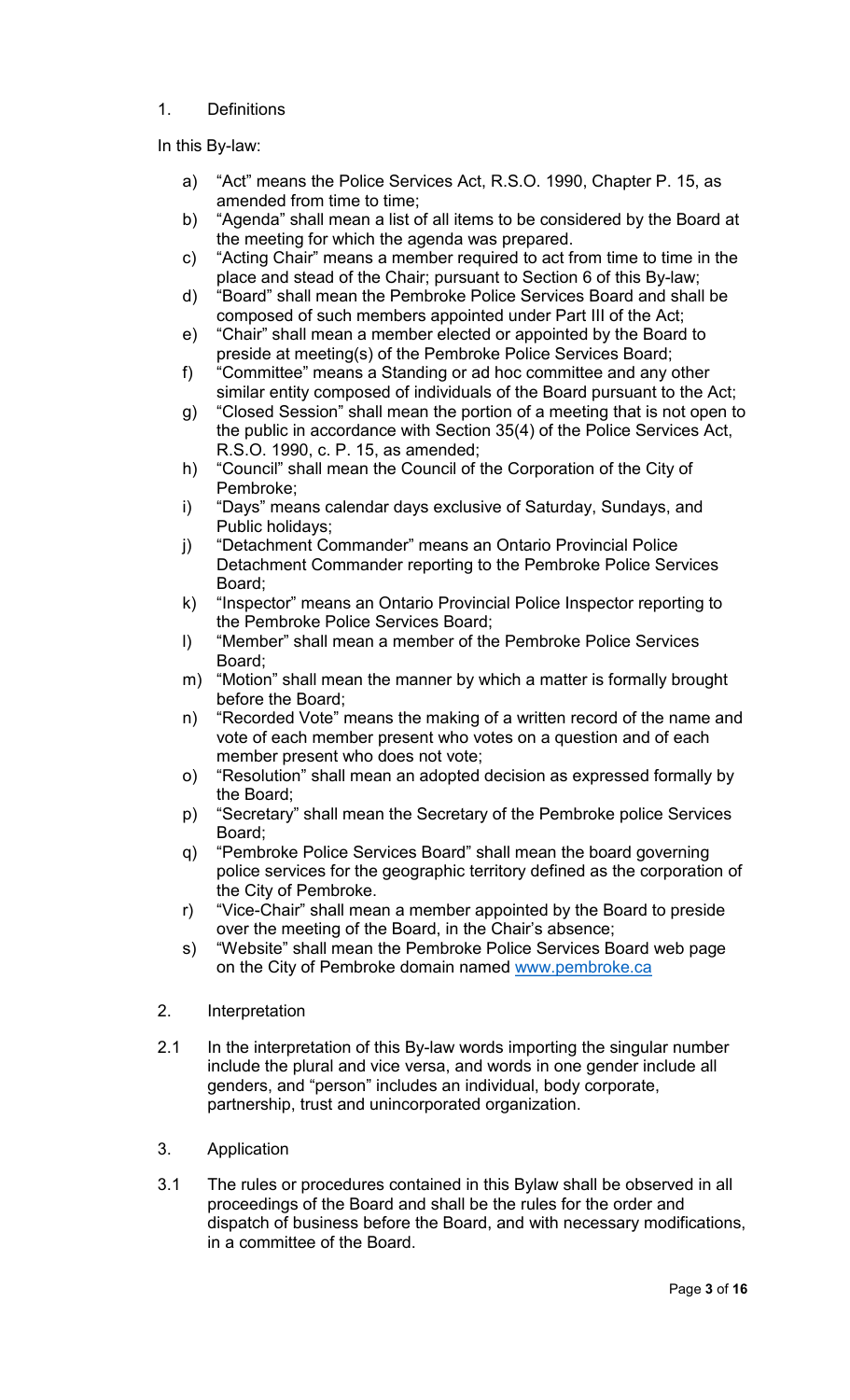- 3.2 Except as provided elsewhere in the Bylaw the Board may temporarily suspend one or more of the rules contained in this paragraph by a vote of the majority of the Members present:
	- Rules with respect to a change in agenda order of proceedings and content;
	- Rules respecting notice of delegation status;
	- Rules with respect to the increase or decrease of delegation and debate limitations.
- 3.3 The Chair shall decide all points of order or procedure for which rules have not been provided in this Bylaw.
- <span id="page-3-0"></span>4. Composition of the Board
- 4.1 In accordance with Section 27(5) of the Act, the Board shall consist of five (5) members, composed of:
	- a) One (1) head of the municipal council or, if the head chooses not to be a member of the board, another member of the Council appointed by resolution from the Council of the Corporation of the City of Pembroke'
	- b) One (1) elected representative appointed by resolution from the Council of Corporation of the City of Pembroke
	- c) One (1) community representative, who resides in the Corporation of the City of Pembroke;
	- d) Two (2) persons appointed by the Lieutenant Governor in Council from the Corporation of the City of Pembroke
- <span id="page-3-1"></span>5. Selection of Chair and Vice-Chair
- 5.1 In accordance with Section 28(1) and (2) of the Act, the members of the Board shall select at the first meeting held in each year from amongst its members a Chair and a Vice-Chair for one year.
- 5.2 The Secretary shall conduct the election of Chair and Vice-Chair.
- 5.3 Any votes required under this Section, shall be taken as described by the provision of Section 244 and 246 of the Municipal Act, 2001, S.O. 2001, c.25, as amended, which requires that each member present indicate his/her vote openly and that no vote be taken by ballot or any other method of secret voting.
- <span id="page-3-2"></span>6. Duties and Responsibilities of the Board
- 6.1 The Board shall be responsible for those duties as set out in the Act as applicable, and shall at all times discharge those duties in accordance with the Board's Code of Conduct (attached as Appendix A). Reg. 421/97)
- <span id="page-3-3"></span>7. Duties of the Chair

It shall be the duty of the Chair to:

- a. report on activities of the Board;
- b. act as the sole spokesperson for the major policy decisions of the Board;
- c. represent and support the Board, declaring its will and implicitly obeying its decision in all things;
- d. set the agenda for all meetings;
- e. open the meeting of the Board by taking the Chair and calling the Members to order, and giving appropriate opening remarks;
- f. announce the order of business as it appears on the agenda;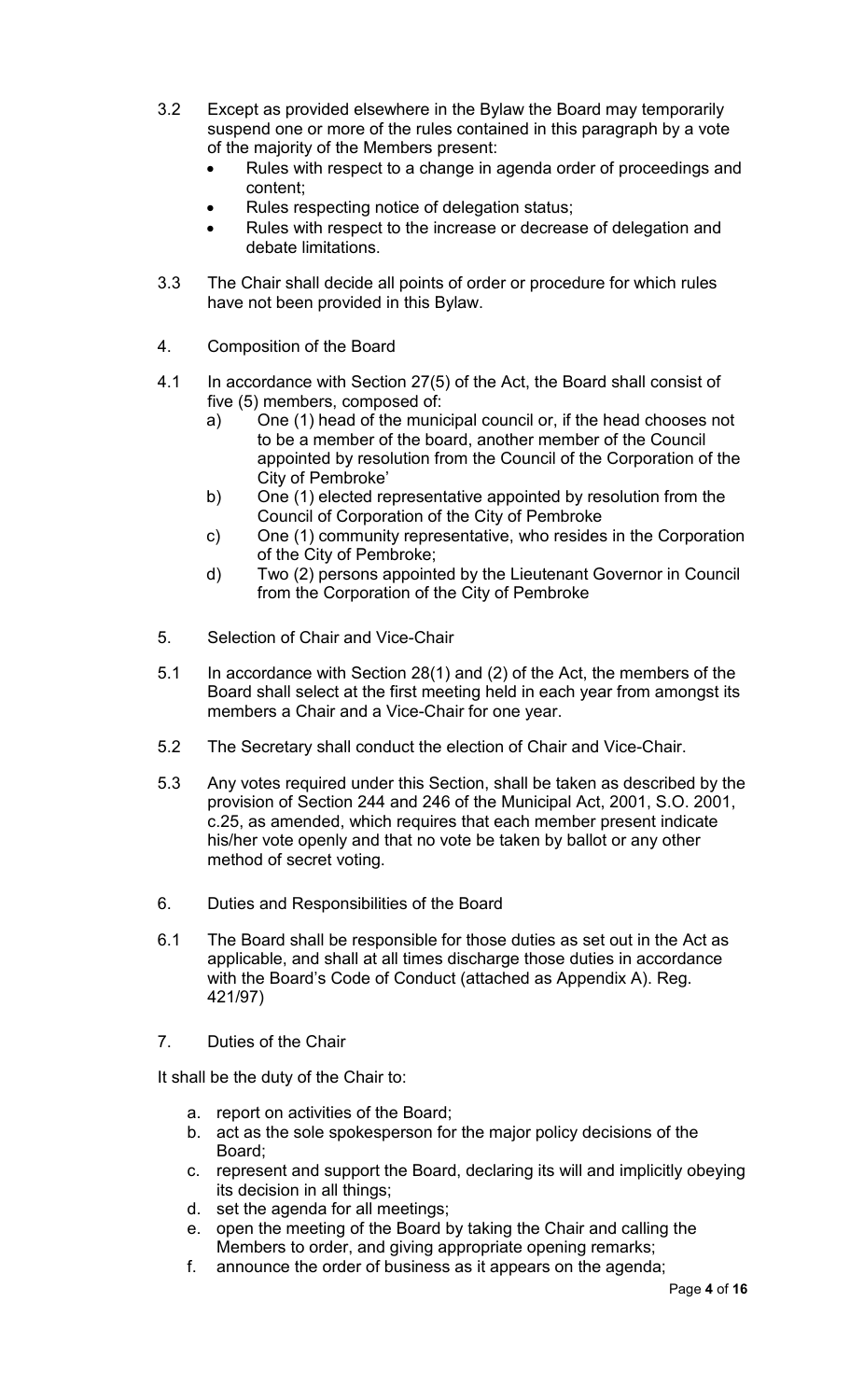- g. receive all communications and delegations and announce them to the Board;
- h. receive and put to vote all motions presented by the Members of the Board that are duly moved and seconded, or necessarily arise in the course of proceedings and to announce the results;
- i. decline to put to a vote, motions which infringe upon the rules of procedure or which are beyond the jurisdiction of the Board;
- j. ensure the observance of order and decorum among the Members;
- k. inform the Board on any point of order as deemed necessary;
- l. expel any person for improper conduct and/or use of offensive words or unparliamentary language, at a meeting if the Chair, in his or her sole discretion, deems it necessary or appropriate;
- m. adjourn the meeting upon motion duly moved when the business is concluded;
- n. adjourn the sitting without a question being put or suspend or recess the sitting for a time to be specified by him or her, if considered necessary;
- o. sign all documents for and on behalf of the Board including but not limited to bylaws, resolutions, orders and agreements which have been approved by the Board;
- p. perform any and all other duties when directed to do so by motion of the Board.
- <span id="page-4-0"></span>8. Duties of the Vice-Chair
- 8.1 When the Chair is absent or refused to act or the chair is vacant, the Vice-Chair shall act in his or her place and stead and while so acting, shall have the same authority rights and powers of the Chair.
- <span id="page-4-1"></span>9. Committees of the Board
- 9.1 The Board may at any time appoint by motion one or more members to a Committee of the Board to inquire into any matter within the jurisdiction of the Board.
- 9.2 The Committee shall report upon its work to the Board at the meeting of the Board next following the date of the Committee meeting.
- <span id="page-4-2"></span>10. Regular Meetings of the Board
- 10.1 The Board shall hold its regular meetings at 4:00 p.m., on the fourth Thursday of every third month, at the City Hall offices of the Corporation of the City of Pembroke, or at such other place or time as may be determined by the Board, from time to time.
- 10.2 Notwithstanding Subsection 10.I, the Board shall hold at least four (4) meetings each year in accordance with Section 35(1) of the Act.
- 10.3 The Chair shall preside at all meetings. In the absence of the Chair, the Vice-Chair or in absence of the Vice-Chair, the next senior member of the Board shall preside at the meeting in accordance with Section 8 of this By-law.
- 10.4 The Chair or in the absence of the Chair, the Vice-Chair as the case may be, may cancel a regular meeting of the Board, where the Chair or Vice-Chair deems such meeting is not warranted.
- <span id="page-4-3"></span>11. Special Meetings of the Board
- 11.1 The Chair, or in his or her absence the Vice-Chair, may at any time summon a special meeting of the Board and shall do so whenever requested by a majority of the Members of the Board.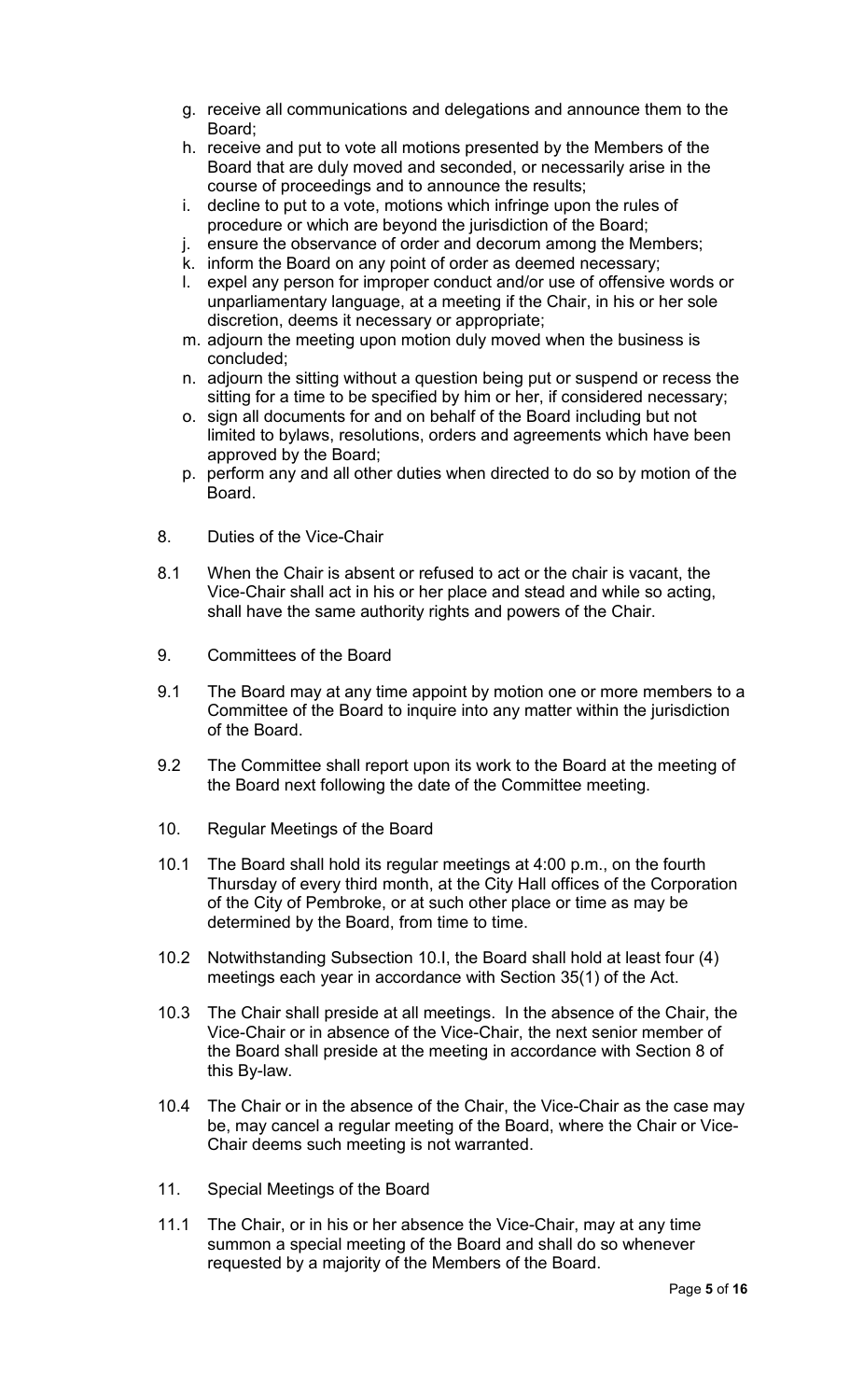- 11.2 The Secretary shall give notice to the Members of the Board of all special meetings of the Board whenever required by competent authority to do so. Such notice shall be by telephone, or other means deemed appropriate by the Secretary.
- 11.3 No special meeting of the Board may be held with less than twenty-four (24) hours advance notice to the Members.
- 11.4 Public notifications will be deemed complete when posted on the website of the Pembroke Police Services Board section of the Corporation of the City of Pembroke, twenty-four (24) hours in advance of a meeting called under Subsection 11.1.
- 11.5 Notwithstanding Subsection 11.4, a meeting deemed to be in Closed Session will not require notification of the public.
- 11.6 No business may be transacted at a special meeting of the Board other than that specified in the notice or Agenda.
- <span id="page-5-0"></span>12. Calling of the Meeting to Order
- 12.1 As soon as possible after the hour of the meeting, and where a quorum is present, the Chair shall take the chair and call the meeting to order.
- 12.2 If a quorum for either the regular or special Board meeting is not present within thirty (30) minutes of the time fixed for the commencement of the meeting, the Secretary shall indicate that no quorum was present and the meeting shall stand adjourned until the next regular meeting of the Board.
- <span id="page-5-1"></span>13. Quorum
- 13.1 A quorum shall be a majority of the Members according to Section 35(2) of the Act.
- <span id="page-5-2"></span>14. Board Agenda
- 14.1 The Secretary shall cause an agenda to be prepared with the following headings for the use of Members at the regular meetings of the Board:
	- a. Call to Order
	- b. Disclosure of Pecuniary Interest and General Nature Thereof
	- c. Approval of Agenda
	- d. Approval of Minutes
	- e. Presentations/Delegations
	- f. OPP Report
	- g. Old Business
	- h. New Business
	- i. Correspondence
	- j. Next Meeting
	- k. Closed Session
	- l. Adjournment
- 14.2 An item, which is not included in the agenda may not be introduced at the meeting, without the consent of a majority of the Members present.
- 14.3 Every letter, petition and other communication addressed to the Board shall be received by the Secretary of the Board who shall:
	- a. Where, in the opinion of the Secretary, the subject matter of any communication is properly within the jurisdiction of the Board, place it upon the Agenda for the new regular meeting of the Board to be dealt with during such meeting;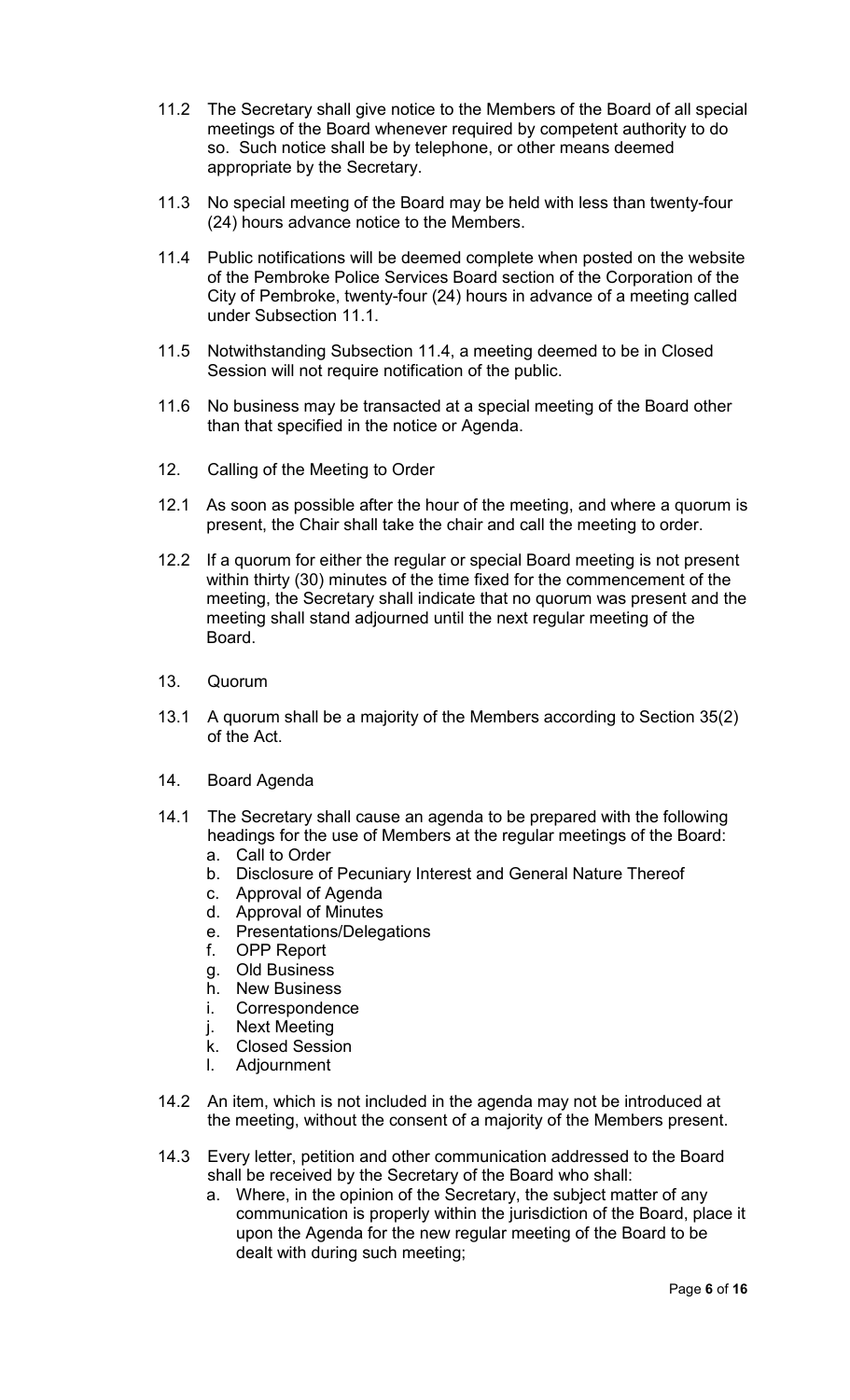- b. where in the opinion of the Secretary, and confirmed by the Chair, the subject matter of any communication is properly within the jurisdiction of the Police Services, shall refer it to the Inspector for necessary action and a report presented at the next Board meeting, if required.
- 14.4 The Secretary shall deliver the agenda for each regular meeting to each Member of the Board not less than forty-eight (48) hours prior to the hour appointed for holding of the meeting.
- <span id="page-6-0"></span>15. Conflict of Interest Disclosure
- 15.1 The Chair and Members shall be governed by the *Municipal Conflict of Interest Act, 1990*, as amended, and the agenda shall include a provision for Members to declare a conflict or conflicts of interest or a pecuniary interest in a matter.
	- a. where a Member, either on his or her own behalf, or while acting for, by, with or through another, has any pecuniary interest, direct or indirect, in any matter and is present at a meeting of the Board at which the matter is the subject of consideration, the Member shall: prior to any consideration of the matter at the meeting, disclose the interest and the general nature thereof;
	- b. complete the Disclosure of Pecuniary Interest and General Nature Thereof Form available from the municipal clerk or appropriate local board official
	- c. not take part in the discussion of, or vote on any question in respect of the matter; and
	- d. not attempt in any way whether before, during or after the meeting to influence the voting on any such question.
- 15.2 Where a meeting is not open to the public, in addition to complying with the requirements, the Member shall forthwith leave the meeting for the part of the meeting during which the matter is under consideration.
- 15.3 Where the interest of a Member has not been disclosed by reason of his or her absence from the particular meeting, the Member shall disclose his or her interest and otherwise comply at the first meeting of the Board attended by him or her after the particular meeting.
- 15.4 To fulfill the Board functions pursuant to "Part V Complaints" of the Act, Members should not take part in the administration of Part V matters if they have a personal interest or where they may be perceived as having a personal interest or bias. Where there is uncertainty as to whether a conflict may exist, the issue should be raised. The Member shall determine the decision regarding the conflict.
- 15.5 The Secretary shall record in reasonable detail, the particulars of any disclosure of conflict of interest, and the particulars shall appear in the minutes of that meeting of the Board.
- <span id="page-6-1"></span>16. Hearing of Delegations
- 16.1 Delegations wishing to address the Board shall notify the Secretary not later than 12:00 noon on the Friday preceding the scheduled regular Board meeting. The purpose of the delegation shall be clearly stated and it shall be contained in the agenda delivered to Board Members prior to the meeting. The request shall also include a list of person(s) who will be appearing before the Board and a copy of the materials that will be presented.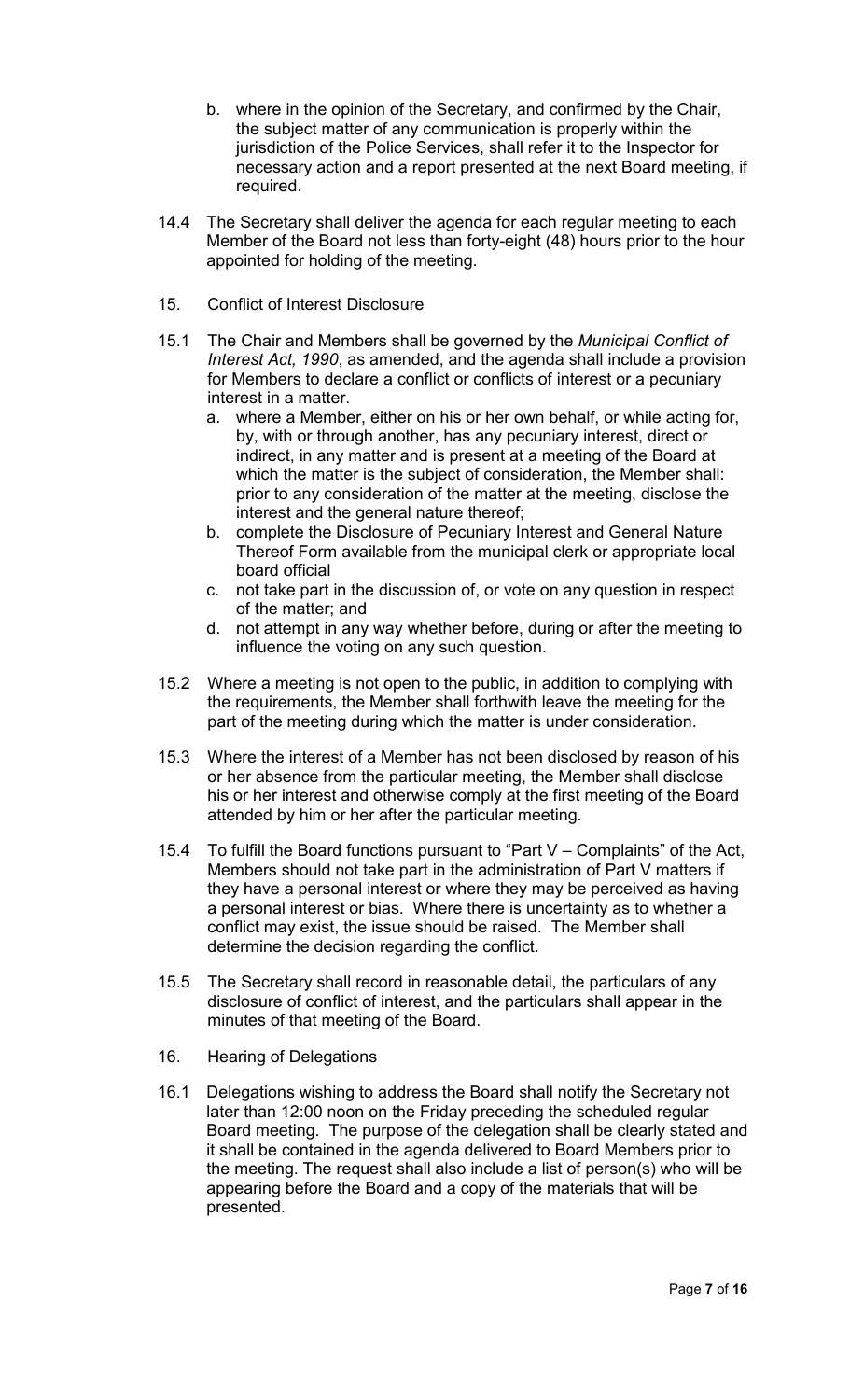- 16.2 Notwithstanding clause 16.1, and at the Board's discretion, any delegations or deputations, other than those listed on the agenda, may be heard on any item appearing on the agenda.
- 16.3 Delegations shall be restricted to presentations of ten (10) minutes and shall address their remarks to the stated business.
- 16.4 The Secretary shall record the name and address of every person who speaks as a member of a delegation to the Board and the proceedings and outcome of the delegation shall be recorded in the Minutes of the Board meeting.
- 16.5 The number of delegations or petitions to be heard at a Board Meeting shall not exceed five (5).
- 16.6 Upon the completion of a presentation to the Board by a delegation, any discourse between Members of the Board and the delegation shall be limited to Members asking questions for clarification and obtaining additional, relevant information only. Members of the Board shall not enter into debate with the delegation respecting the presentation.
- 16.7 No delegation shall:
	- a. speak disrespectfully of any person;
	- b. use offensive words or unparliamentary language;
	- c. speak on any subject other than the subject for which they have received approval to address the Board; or
	- d. disobey the rules of procedure or a decision of the Chair.
- 16.8 The Chair may curtail any delegation, any questions of a delegation or debate during a delegation for disorder or any other breach of this By-law and, where the Chair rules that the delegation is concluded, the person or persons appearing shall immediately withdraw.
- <span id="page-7-0"></span>17. Conduct of Members
- 17.1 No member shall:
	- a. use offensive works or unparliamentary language in meetings of the Board or against any Member
	- b. speak on any subject other than the subject in debate;
	- c. criticize any decision of the Board except for the purpose of moving that the question be reconsidered;
	- d. speak in a manner that is discriminatory in nature based on an individual's race, ancestry, place of origin, citizenship, creed, gender, sexual orientation, age, colour, marital status, family status or disability;
	- e. disobey the rules as set out in this By-law or a decision of the Chair, on questions of order or procedure as set out in this by-law or resolution of the Board or upon the interpretation of the rules of the Board.
- 17.2 If a Member persists in disobedience after having been called to order by the Chair, the Chair shall forthwith put the question, no amendment, adjournment or debate being allowed: "That such Member be ordered to leave his or her seat for the duration of the meeting of the Board". If a Member who has been ordered to leave his or her seat apologizes to the Chair and the other Members, he or she may be permitted to retake his or her seat by vote of the Members.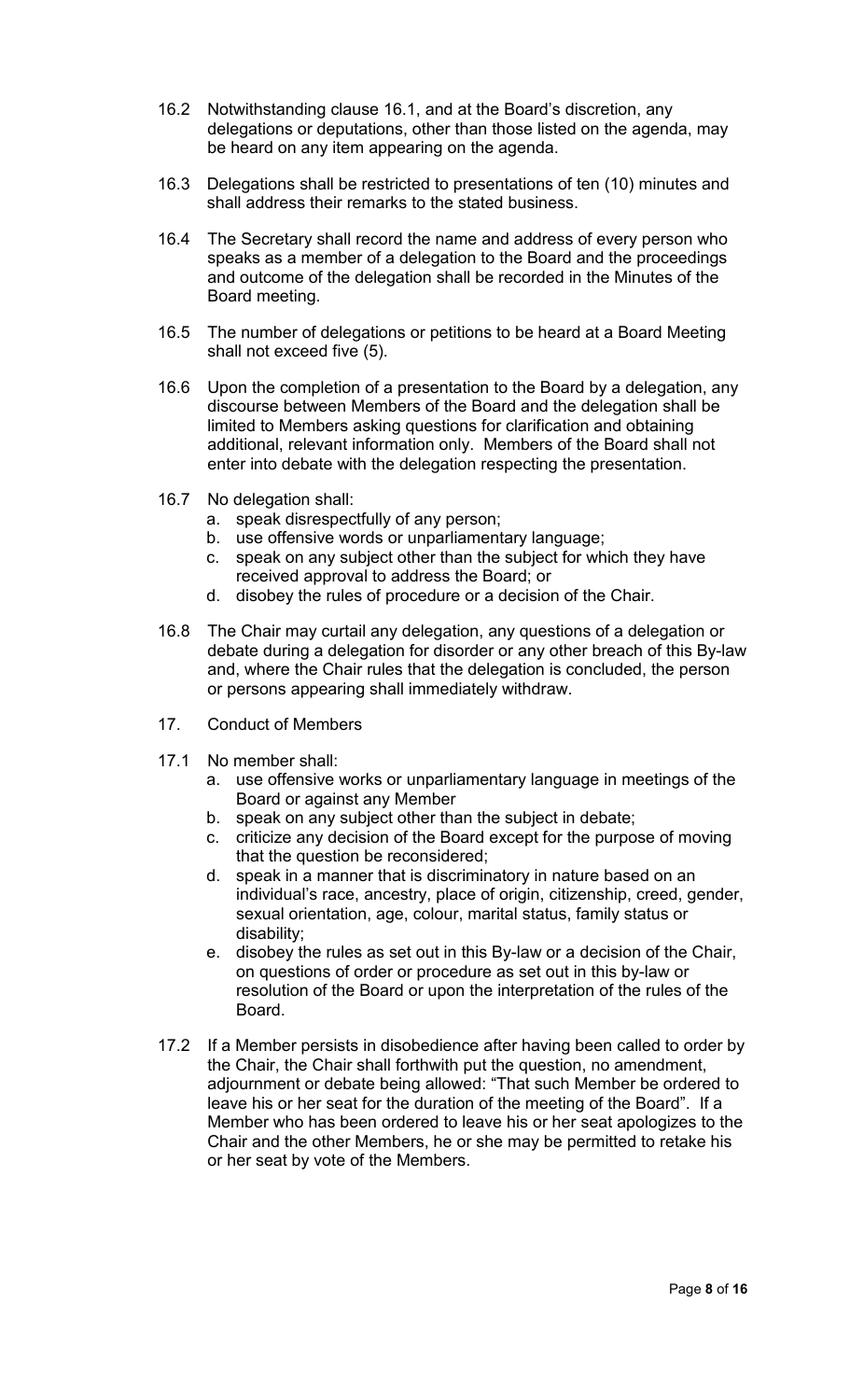- <span id="page-8-0"></span>18. Rules of Debate/Points of Order and Privilege
- 18.1 Any Member of the Board who desires to speak may remain seated and shall address his/her remarks to the Chair. The Member shall confine his/her remarks to the matter under consideration.
- 18.2 The Chair shall ensure that any Member who wishes to speak to any question, motion or item, is given fair opportunity to do so and without interruption from any other Member.
- 18.3 The Chair may call a Member to order while speaking and the debate shall be suspended and the Member shall not speak until the point of order is determined. Any Member may appeal from the decision of the Chair to the Board and the Board shall decide by a majority vote without debate and its decision shall be final.
- 18.4 A Member may rise and address the Chair to raise a point of order. After leave is granted, he/she shall state the point of order, which shall be decided on by the Chair. If the decision of the Chair is appealed, the Board shall decide the question by a majority vote and its decision shall be final.
- 18.5 When a Member considers/believes that his/her integrity, or the integrity of the Board as a whole has been impugned, he/she may as a matter of privilege rise at any time and, without consent of the Chair, draw the attention of the Board to the matter.
- 18.6 Any Member of the Board who has declared a pecuniary/conflict of interest with respect to any item of the Agenda shall immediately remove themselves from the Meeting until such time as the debate/consideration of the item is concluded.
- <span id="page-8-1"></span>19. Motions
- 19.1 Any Member of the Board may introduce a motion for discussion or debate. The motion must be formally seconded before it is subject to discussion or debate.
- 19.2 After a motion has been moved, it may be withdrawn by the mover with permission of the seconder prior to its being debated or put to a vote.
- 19.3 After a motion has been put and decided, no motion for reconsideration thereof shall be introduced during the same meeting, unless it is moved and seconded by two members from among those who voted with the majority.
- 19.4 No question shall be reconsidered more than once, nor shall a vote to reconsider be reconsidered.
- 19.5 A motion related to a question under consideration may be entertained only if it is:
	- a. to refer (debatable)
	- b. to amend (debatable)
	- c. to defer, postpone or table (not debatable)
	- d. to adjourn (not debatable)

These motions shall have precedence in the order in which they are named.

19.6 A motion that was duly made, discussed or debated shall be put to a vote and the motion and the result shall be recorded in the Minutes.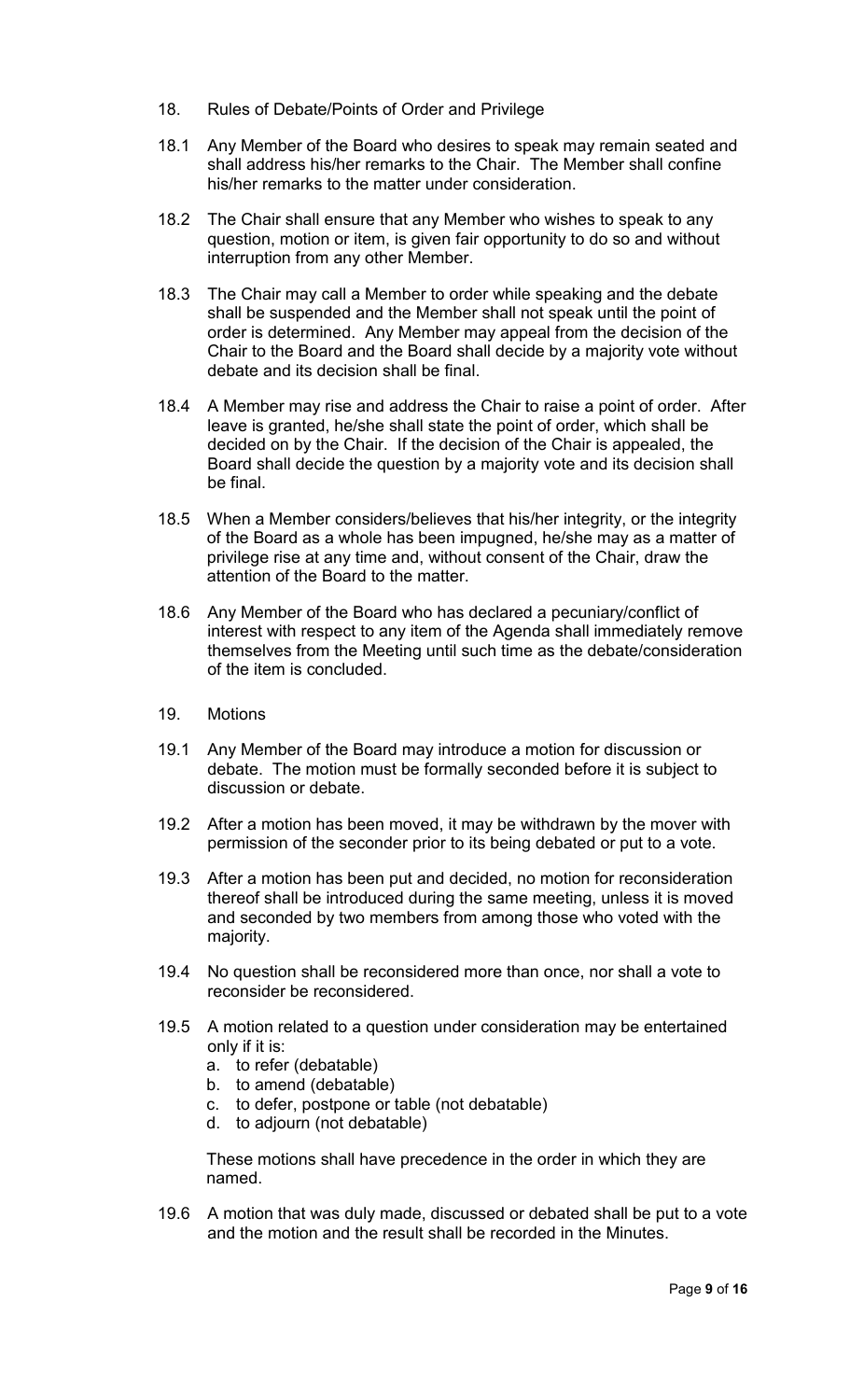- <span id="page-9-0"></span>20. Voting on Motions
- 20.1 Before a motion is put to a vote, the Chair shall state the question in the precise form to be recorded in the Minutes, including any amendments to the question. Members present must vote on the question unless prohibited by any provincial statute or regulation. The Chair shall verbally indicate whether the motion has been carried or lost.
- 20.2 When a question is put to vote, no member shall speak to the question nor shall any other motion be made until after the vote is taken and the result declared.
- 20.3 Any question on which there is a "tie vote" or equality of votes, the vote shall be deemed to be lost.
- 20.4 The Chair may vote on an issue and shall vote upon any question which there is an equality of votes.
- 20.5 Any Member may request a recorded vote. A request for a recorded vote must be made immediately prior to the taking of the vote and the names of those who voted for and those who voted against shall be recorded in the Minutes by the Secretary. On a recorded vote, the manner of determining the outcome of the vote shall be by voice stating yes or no. A recorded vote shall be carried out in alphabetical order with the exception of the Chair who shall vote last. Any failure to vote by a qualified Member shall be deemed to be a negative vote. The Secretary shall report the results of the vote to the Chair who shall declare the results of the vote.
- 20.6 No vote by the Board shall be taken by ballot or any other method of secret voting.
- 20.7 When the Chair calls for a vote on a question, each Member shall remain seated and refrain from communicating with other Members until the result of the vote has been declared by the Chair. On an unrecorded vote, the manner of voting shall be at the discretion of the Chair and may be by voice, show of hands, standing or otherwise.
- 20.8 Members shall not speak more than once to the same question without the consent of the Chair. If a motion has been amended, each Member may readdress the question.
- 20.9 The members are required to address the question as put by the motion, and any variance may be deemed out of order by the Chair.
- <span id="page-9-1"></span>21. Public and Closed Session Meetings
- 21.1 All meetings of the Board shall be open to the public except to address: a. matters involving public security that the desirability of avoiding their disclosure in the public interest outweighs the desirability of adhering to the principle that proceedings be open to the public; or
	- b. financial or personal matters or other matters of such a nature that the desirability of avoiding their disclosure in the interest of any person affected or in the public interest outweighs the desirability of adhering to the principle that proceedings be open to the public.
- 21.2 No person other than Board Members, Secretary, Inspector and other persons invited by the Chair, shall attend closed meetings of the Board, and persons other than the Board Members shall vacate the meetings if requested to do so by the Chair.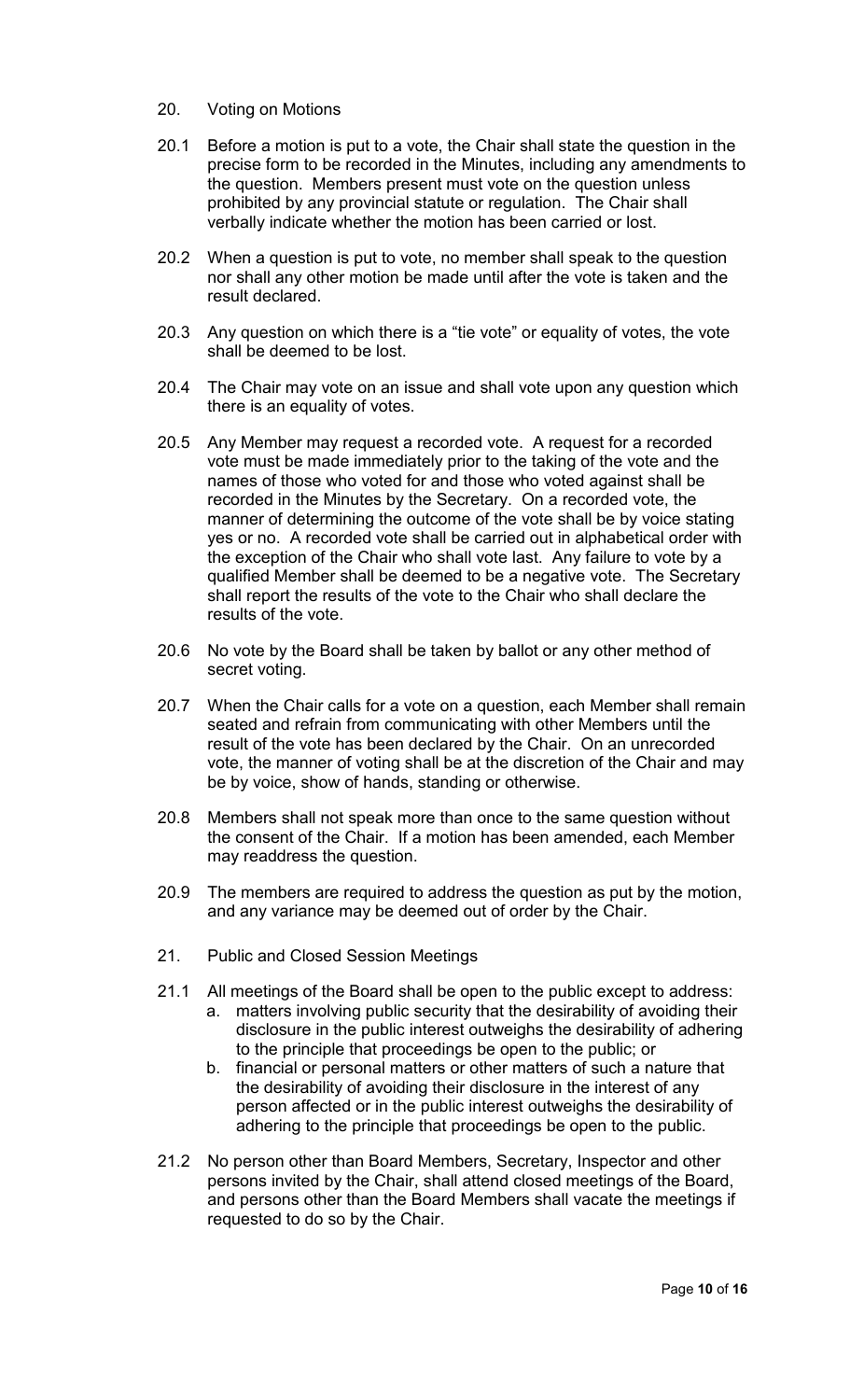- <span id="page-10-0"></span>22. Availability of Information
- 22.1 Information relating to matters described in Subsection 21.1 of this Bylaw shall be marked "Confidential".
- 22.2 Immediately following the distribution of the agenda information to all Members of the Board, the public agenda materials may be made available to the media and to any other member of the public requesting such information, provided the disclosure of such information do not relate to matters described in Subsection 21.1 herein.
- <span id="page-10-1"></span>23. By-laws
- 23.1 Every By-law shall be introduced upon written motion by a Member, and any number of By-laws may be introduced together in one motion, but the Chair may, at the request of a Member, deal separately with any Bylaw.
- **23.2** Every By-law shall be given first; second and third reading in a single consolidated motion unless provincial legislation requires individual readings or unless a member of the Board requires a by-law to be introduced separately.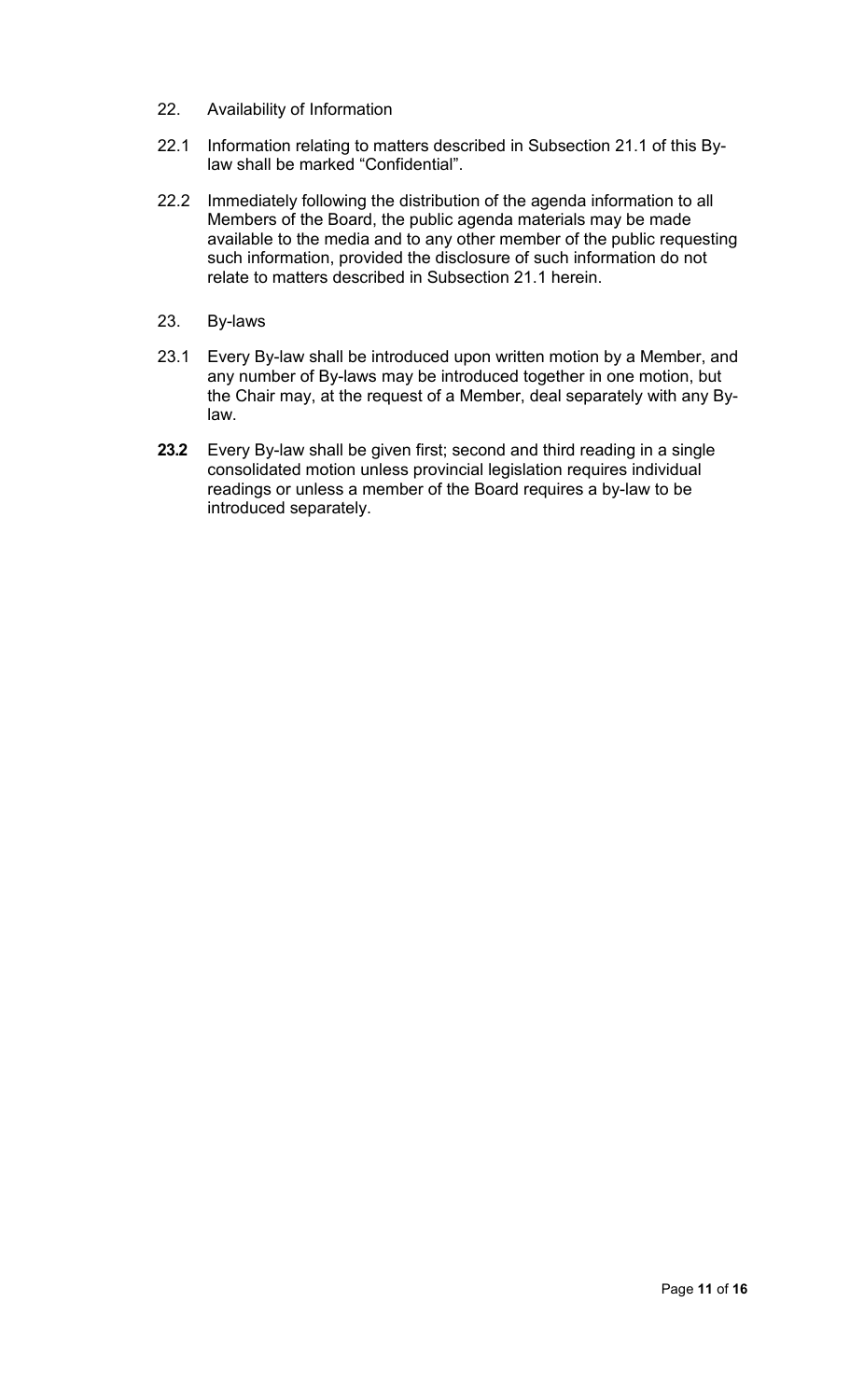## **Pembroke Police Services Board By-law 2020-01**

# <span id="page-11-0"></span>**Appendix "A" – Members of Police Services Boards - Code of Conduct O. Reg 421/97**

- 1. Board members shall attend and actively participate in all board meetings
- 2. Board members shall not interfere with the police force's operational decisions and responsibilities or with the day-to-day operation of the police force, including the recruitment and promotion of police officers.
- 3. Board members shall undergo any training that may be provided or required for them by the Minister of Community Safety and Correctional Services.
- 4. Board members shall keep confidential any information disclosed or discussed at a meeting of the Board, or part of a meeting of the Board, that was closed to the Public.
- 5. No Board member shall purport to speak on behalf of the Board unless he or she is authorized by the board to do so.
- 6. A Board member who expresses disagreement with a decision of the Board shall make it clear that he or she is expressing a personal opinion.
- 7. Board members shall discharge their duties loyally, faithfully, impartially and according to the Act, any other Act and any regulation, rule or bylaw, as provided in their oath or affirmation of office.
- 8. Board members shall uphold the letter and spirit of the Code of Conduct as set out in this Regulation and shall discharge their duties in a manner that will inspire public confidence in the abilities and integrity of the Board.
- 9. Board members shall discharge their duties in a manner that respects the dignity of individuals and in accordance with the Human Rights Code and the Canadian Charter of Rights and Freedoms (Canada).
- 10.Board members shall not use their office to advance their interests or the interests of any person or organization with whom or with which they are associated.
- 11.(1) Board members shall not use their office to obtain employment with the board or the police force for themselves or their family member.

(2) For the purpose of subsection (1) "family member" means the parent, spouse or child of the person, as those terms are defined in section 1 of the Municipal Conflict of Interest Act.

- 12.A board member who applies for employment with the police force, including employment on contract or on fee for service, shall immediately resign from the board.
- 13.Board members shall refrain from engaging in conduct that would discredit or compromise the integrity of the Board or the police force.
- 14.(1) A board member whose conduct or performance is being investigated or inquired into by the Commission under that section shall decline to exercise his or her duties as a member of the board for the duration of the investigation or inquiry and hearing.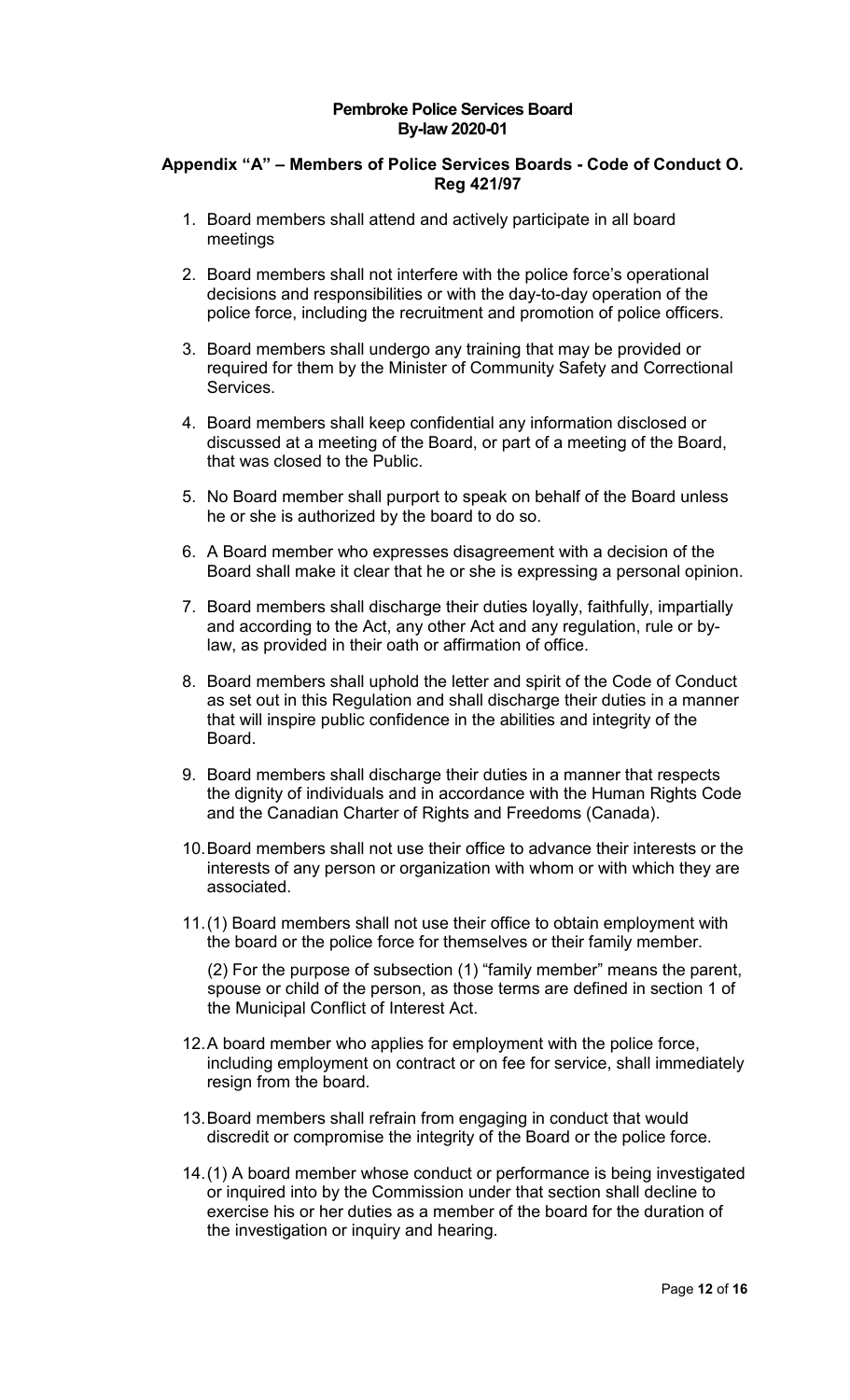(2) If the application of subsection (1) results in a board not having enough members able to exercise their duties in order to constitute a quorum during an investigation, inquiry or hearing under section 25 of the Act, the chair of the Commission may appoint that number of persons necessary to constitute a quorum who shall act in the place of the members who are unable to exercise their duties.

- (3) The chair of the Commission,
	- a. shall specify in an appointment made under subsection (2) that the appointee may only exercise such duties as are necessary for the effective operation of the board during the investigation, inquiry or hearing and, for such purpose, may specify the duties the appointee may or may not exercise; and
	- b. shall cancel an appointment made under subsection (2) as soon as a member of the board who declined to exercise his or her duties under subsection (1) resumes exercising his or her duties or is replaced under subsection 25 (8) of the Act
- 15.If the Board determines that a Board member has breached the Code of Conduct set out in this Regulation, the Board shall record that determination in its minutes and may,
	- a. require the member to appear before the Board and be reprimanded;
	- b. request that the Ministry of Community Safety and Correctional Services conduct an investigation into the member's conduct; or
	- c. request that the Commission conduct an investigation into the member's conduct under section 25 of the Act.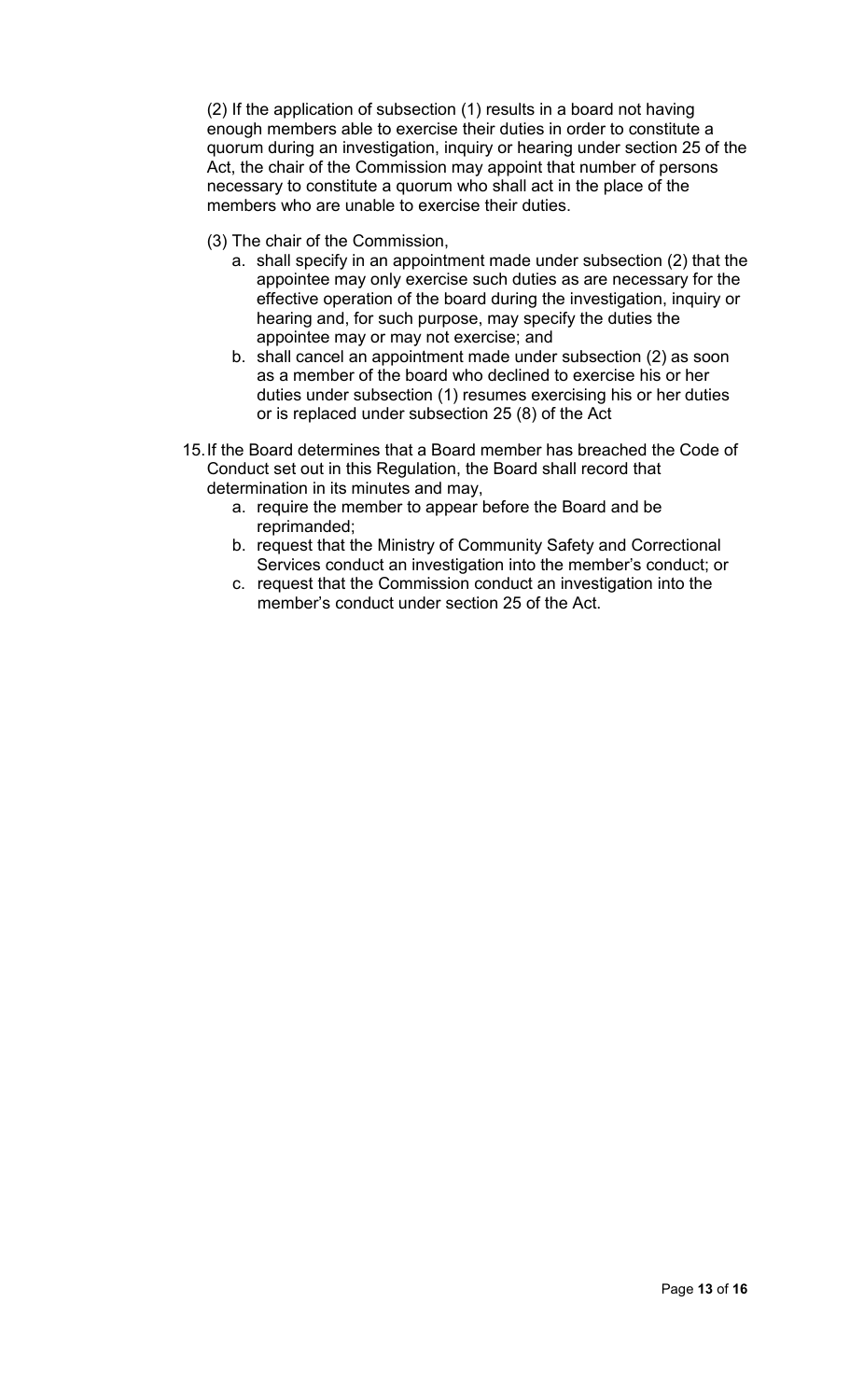## **Pembroke Police Services Board By-law 2020-01**

# **Appendix "B" - Board Responsibilities**

<span id="page-13-0"></span>Agreement for the Provision of Police Services between the Minister of Community Safety and Correctional Services (Ontario) and the Corporation of the City of Pembroke

Board Responsibilities

General Provisions

- 1. The Commissioner shall ensure that the Detachment Commander responds appropriately to the Board's objectives and priorities for police services, developed after consultation with the Detachment Commander, pursuant to s 10(9) (b) of the Police Services Act.
- 2. The Commissioner shall cause the Detachment Commander or his or her designate to report to the Board at mutually agreed upon intervals in accordance with the Police Services Act regarding the provision of police services in and for the Municipality. The Board, in consultation with the Detachment Commander, and in accordance with the Police Services Act, will determine the information to be contained in the reports and the format in which they will be provided.
- 3. For the purposes of s.10(6) of the Police Services Act, the OPP shall provide police services to the Municipality, including the enforcement of mutually agreed upon by-laws. The parties shall annually review this part of the Agreement with a view to revising or updating the list of bylaws requiring OPP enforcement.

## Provincial Services Usage

- 1. The OPP as legislated by the Police Services Act must be capable of providing provincial level response that can be mobilized for emergencies, disaster or specialized needs. The OPP may meet this requirement by deploying resources that normally would be assigned to the Detachment that serves the Municipality. The Detachment Commander shall ensure that in the event resources are deployed to a situation requiring provincial level response, appropriate resources remain available to the Detachment to provide adequate and effective policing to the Municipality. The use of Detachment resources in cases where there is a provincial obligation to respond will be reconciled in the Municipality's Annual Financial Statement where such resources are deployed outside the boundaries of the Upper Ottawa Valley Detachment. Detachment boundaries are determined by the OPP and may be amended from time to time and shall be provided to the Municipality upon request.
- 2. Ontario shall deliver to the Board at mutually agreed upon intervals a statement concerning statistical information as required by the Board regarding police services provided under this Agreement. Ontario shall ensure that appropriate records are kept to support and verify the statement provided.

Adequacy Standards Regulation

1. The OPP shall undertake and be responsible for ensuring that all mandatory standards of adequate and effective police services as required by Ontario Regulation 3/99 under the Police Services Act are met and maintained.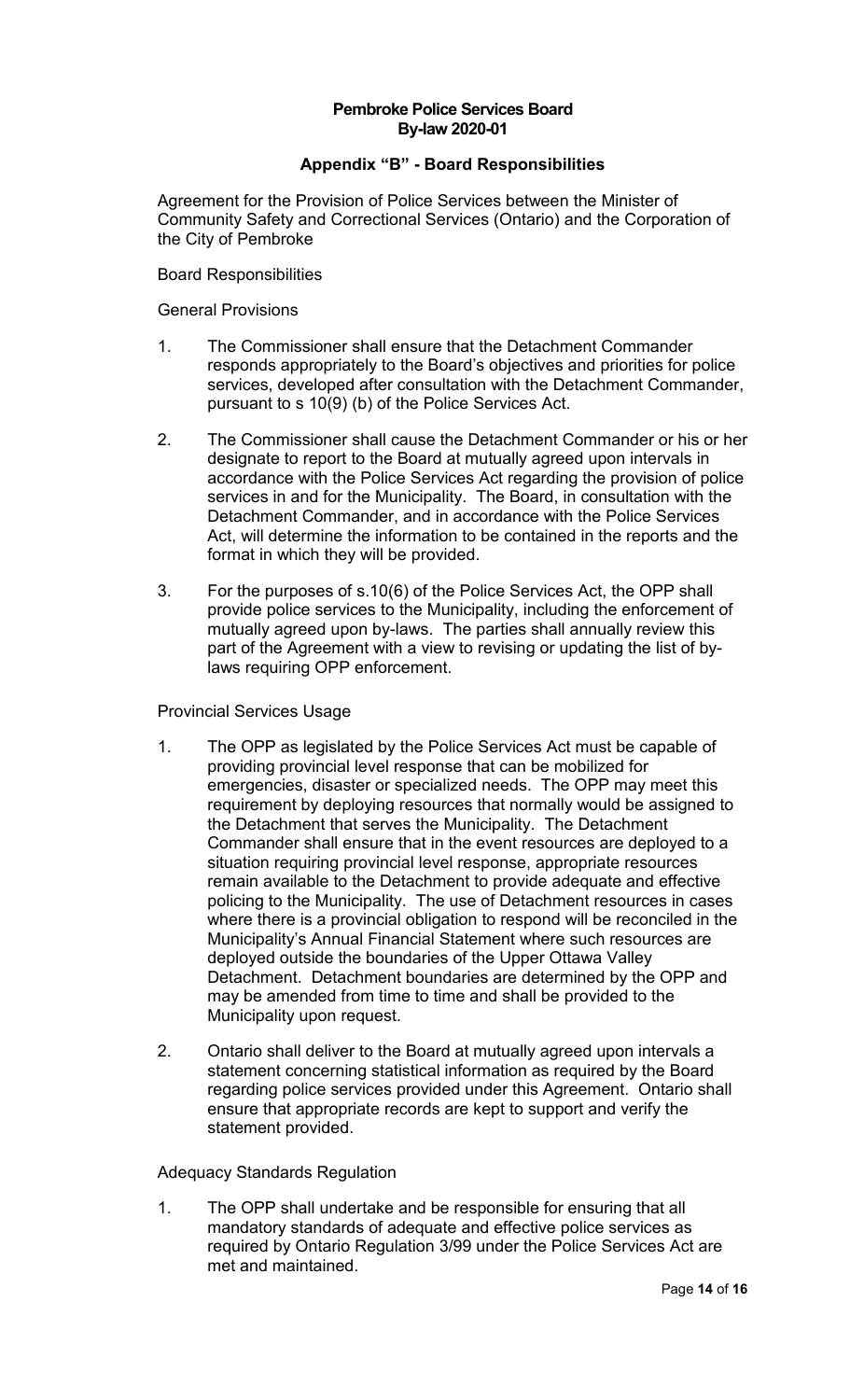- 2. The Detachment Commander shall provide the Board with reasonable documentation, as agreed upon between the Board and the OPP, to allow the Board to evaluate the services and satisfy itself that adequate and effective standards and policies are in place.
- 3. It shall be the responsibility of the Board to monitor the delivery of police services to ensure that the provisions of the Ontario Regulation 3/99 under the Police Services Act are satisfied on an ongoing basis.

# Cost of Police Services

- 1. On or before December 01 in each year, Ontario shall prepare and deliver to the Board for review and to the Municipality for review and approval, the Annual Budget for the following year together with sufficient documentation and information reasonably necessary to explain and support the service levels, the adequacy of equipment and facilities, the costing formula format, the previous budget and all other matters affecting the Annual Budget. Until the Annual Budget for any year is approved by the Municipality, the Annual Budget for that year shall be deemed to be the Annual Budget for the previous year.
- 2. The parties agree that sections 132 and 133 of the Police Services Act will be applied as if the Upper Ottawa Valley Detachment of the OPP was a municipal police force, and as if the Detachment Commander was a Chief of Police.

# Dispute Resolution Mechanisms

- 1. a. The provisions of this paragraph apply in the event of a dispute between the Municipality and Ontario concerning financial and related issues arising out of the interpretation, application, administration, or alleged violation of this Agreement ("Financial Disputes") or between the Board and the OPP concerning policing issues arising out of the interpretation, application, administration, or alleged violation of this Agreement ("Policing Disputes").
	- b. In the event that a dispute arises, the Detachment Commander, or representative, and the Municipality or the Board, as the case may be, or their representative, shall meet within 30 days of such dispute arising and use all best good faith efforts to resolve the dispute.
	- c. If the dispute remains unresolved, the Regional Commander, or representative, and the Municipality or the Board, as the case may be, or representative, shall meet and use all best good faith efforts to resolve the dispute.
	- d. If the dispute remains unresolved, the Commissioner, or Deputy Commissioner, and the Municipality or the Board, as the case may be, or representatives, shall meet and use all best good faith efforts to resolve the dispute.
	- e. If the dispute remains unresolved, the issue may be referred to mediation by either party, and each party shall use all good faith efforts to resolve the dispute.
- 2. a. Policing Disputes shall not be subject to arbitration.
	- b. Neither party shall be entitled to proceed to mediation or arbitration until all of the meetings referred to in number one have been held, and each party undertakes to exert all best good faith efforts to resolve the dispute in those meetings.